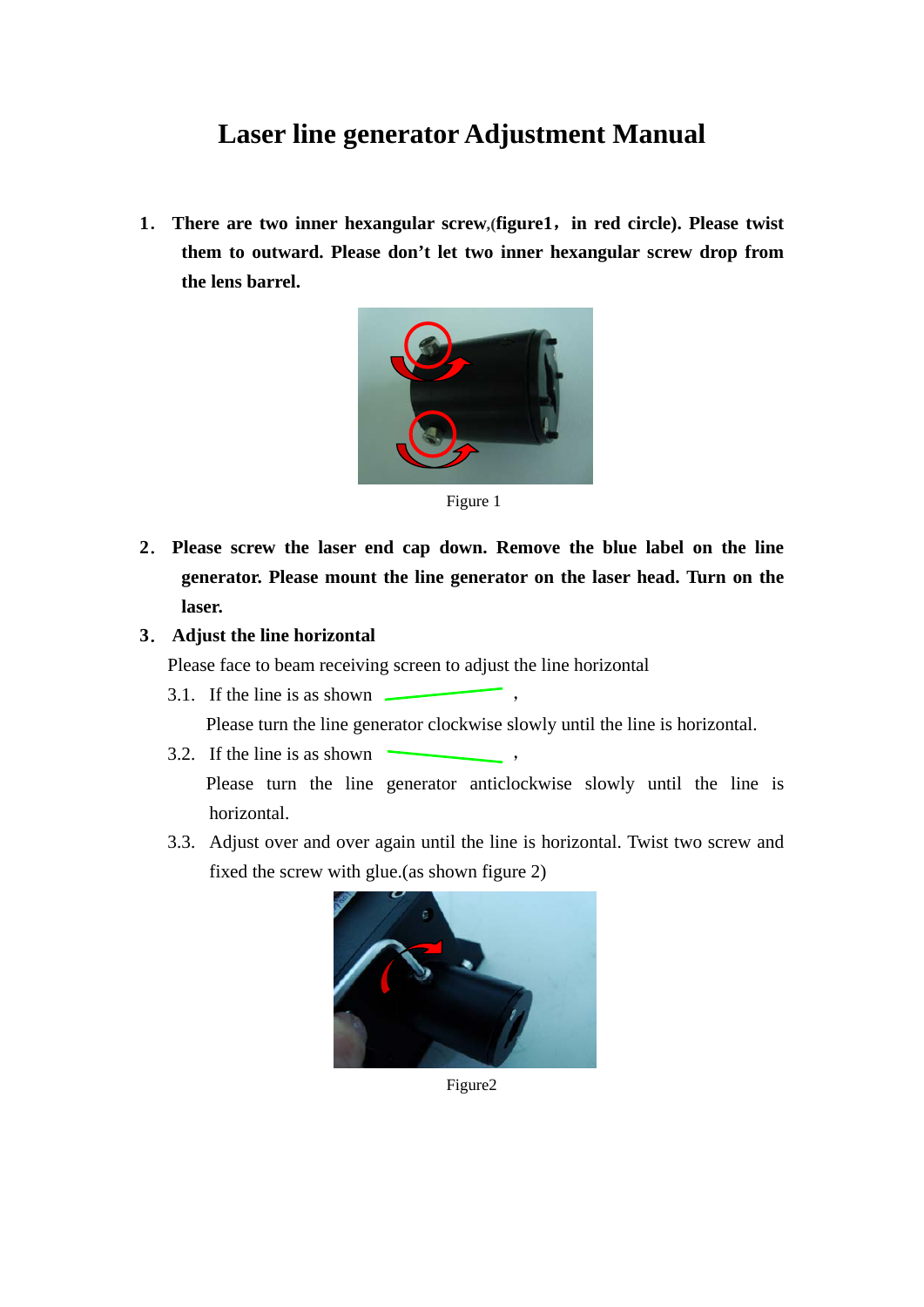## **4**. **The adjustment method of straightness**

If the line is not straight, you can adjust as following method.

As figure 3 and figure 4, you can twist the four fastening screw to adjust the straightness of the line(as shown in Figure 3. in red circle)

Notice: Don't let the fastening screw and screw drop from the lens barrel.







- 4.1. If the line is as shown Twist four fastening screw as the shown as figure 5.
- 4.2. If the line is as shown

Twist four fastening screw as the shown as figure 6.

4.3. Adjust over and over again until the line is not bend . Please fix fastening screw and screw with glue.



Figure 5 Figure 6